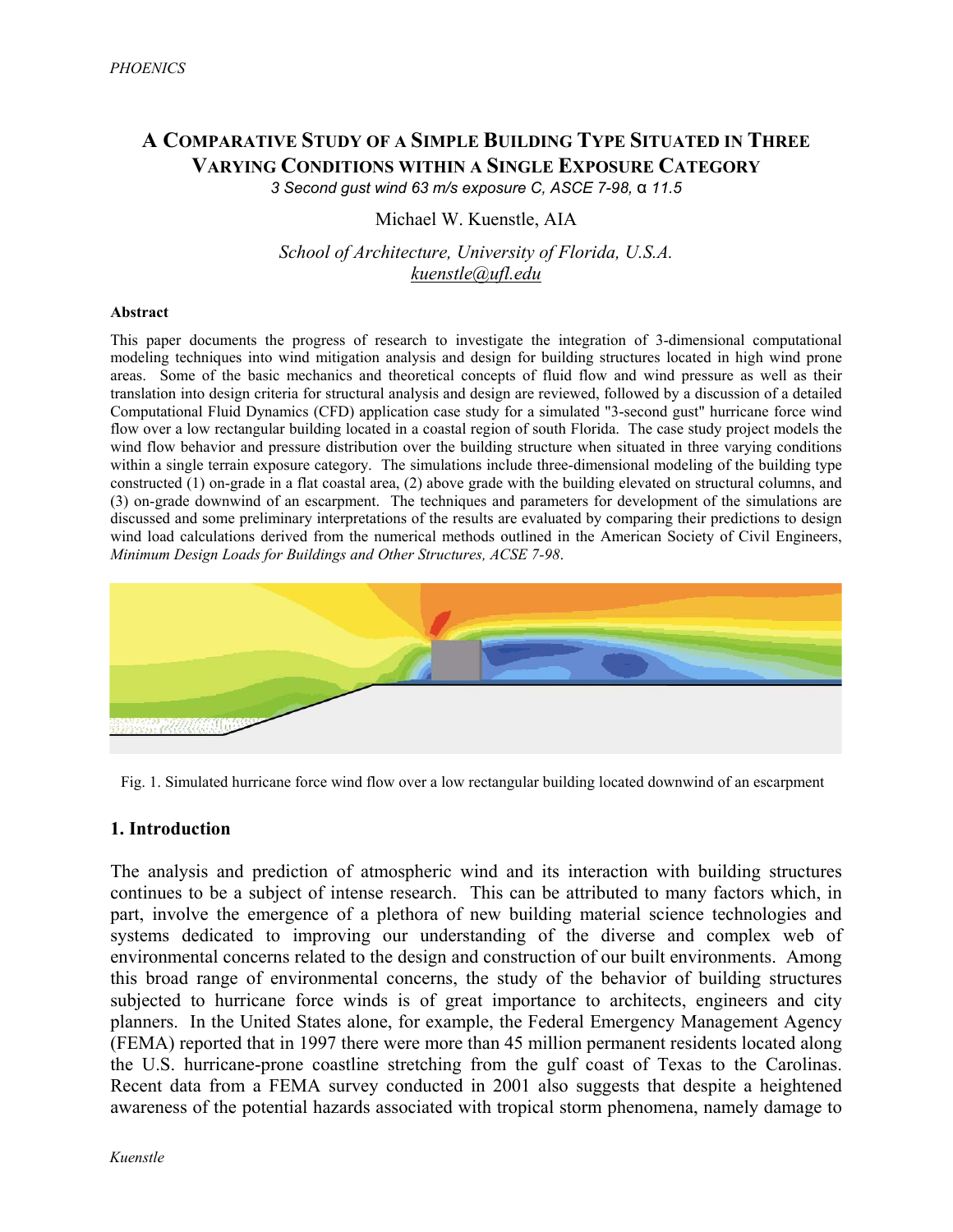life and property caused by storm surge and high winds, the population in these vulnerable areas continue grow at a rapid pace.

Since the enormous and costly devastation caused by hurricanes Andrew and Iniki in 1992, architects, engineers and the construction industry have learned important lessons regarding improved mitigation techniques for wind resistant construction. Field observations of damaged structures and building components, advanced research in the field of wind engineering, increased accuracy and reliability of meteorological data, and subsequent continued upgrades to building codes and standards including the American Society of Civil Engineers (ACSE 7-98), *Minimum Design Loads for Buildings and Other Structures,* have all played a key role in increasing the safety level of building structures sensitive to wind. Today for example, all compliant new construction in high wind prone areas implement structural systems that incorporate the strategic use main wind force resisting frame systems constituted by diaphragms, shear walls, collectors, rigid and braced frames; all in combination with a detailed focus on component connections to transfer wind loads to the building foundation. Yet in structural terms, the fact still remains that even in the analysis of a very simple building, the dynamic loads associated with a probabilistic event such as a tropical windstorm can be sudden, complex, and unpredictable. Moreover, it is a well known fact that these loads are often characterized by rapid changes in magnitude, direction and distribution over a given structure making the design criteria for the expected structural behavior difficult to recognize (Schodek, 2001).

As a possible method for improving the understanding of wind phenomena and its dynamic interactions with the built environment, the following case study project was initiated to explore the potential application of Computational Fluid Dynamics (CFD) technology to simulate the behavior of wind flow and pressure distribution patterns developed over building structures when subjected to hurricane force winds. The simulation studies generated with the project have evolved within the framework of the commercial CFD code, Phoenics 3.4 with the implementation of a "standard" k-ε turbulence model. While there is great interest and value in the flow visualizations generated with this emergent and promising technology, it has also been a key objective of the study to schematically develop well-posed problems based on established governing principles. In this particular application it was also determined at the commencement of the project that geometrically precise and numerically homogeneous schemes would allow for more convincing comparisons of the simulation results with existing data and methods. Also it is worth noting that while the ASCE 7-98 presently makes no direct reference to methods for determining the wind load effects on building structures using the CFD method, the nomenclature and symbolic notation used in this study is consistent with that found in the ASCE 7-98 which will be more familiar to those involved in the building design disciplines. Finally, in an attempt to establish a theoretical foundation for the initial case study applications, some documentation of the preliminary groundwork developed for the study is provided to assist in defining the general perspective and scope of the investigation.

## **2. Statics, Fluid Mechanics and Wind Engineering**

In an effort to promote a better understanding of wind as a dynamic load source, an outline of a few basic principles regarding the behavior of wind as developed in fluid mechanics and applied in statics for building structures can be appreciated. First, in the analysis and design of structural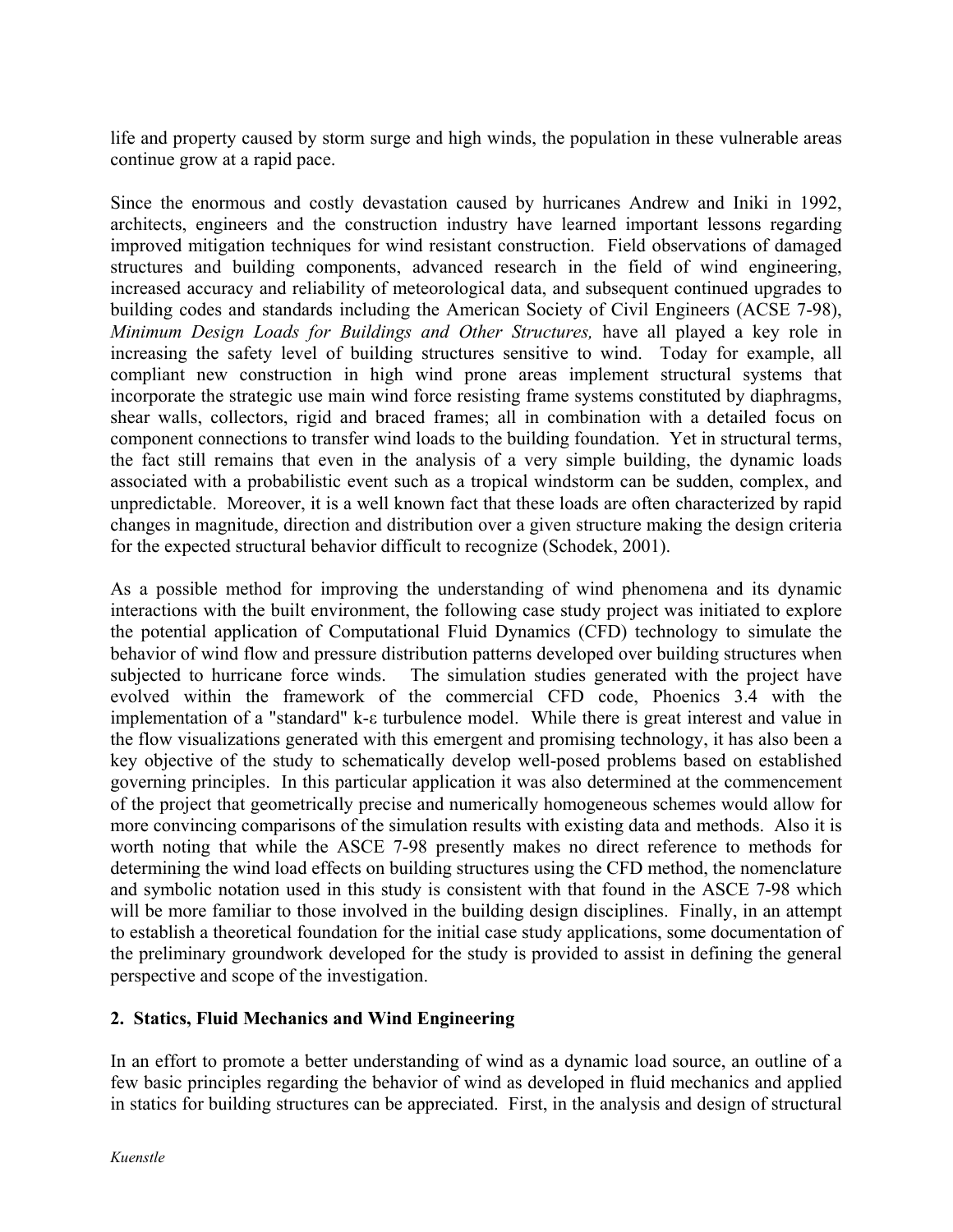systems and components for buildings, engineers and architects are primarily concerned with two general classifications of loads acting on a structure, static loads and dynamic loads. In engineering practice, static loads and their resultant stresses and strains are, for the most part, considered highly predictable in character and can be computed with a great degree of confidence. Dynamic loads, on the other hand, are load sources generated by probabilistic events and involve motion in the delivery of an energy load to the building structure (Ambrose, 1995). The two primary conditions under which buildings are subject to dynamic loading are during seismic and windstorm events. In the later condition, which is the focus of this discussion, the dynamic loads associated with wind flow, as previously mentioned, can be hard to pin down. Examples of this elusive behavior can be observed in a wide range of situations varying from a brief gust of high wind associated with a seasonal weather storm to a turbulent flow of wind caused by vortex shedding of an adjacent building. Adding to the complexity of predicting flow behavior at the atmospheric boundary layer where buildings are situated is the potential influence and interaction of the many variables that must be taken into consideration in wind load analysis. These include wind speed, direction and probability of occurrence, adjacent topographic features (natural and man-made), building height and building geometry. All must be considered.

Further detailed definitions of wind phenomena, its physical properties and behavioral attributes can be found in fluid mechanics. From text on fluid mechanics, for example, we know that the fundamental behavior of a fluid regime follows the laws of conservation for mass, momentum, and energy as well as the basic principles of Newtonian physics extended from solid mechanics (Albertson, 1960). In this context, wind is fundamentally defined as a moving fluid. The fluid in question can be more precisely defined by the specific physical properties of air with a given mass density, temperature, viscosity, and its rate of flow at a determined velocity through some known domain with assigned physical boundaries. Additionally, as the fluid stream of air interacts with each of its physical boundary elements, some of the stream flow is deflected producing a force, referred to as dynamic pressure, which is applied to the surface of the boundary element. The point of application of the dynamic pressure (force) acts normal (perpendicular) to the surface and its direction can be either toward the surface or away from it (Albertson, 1960). The magnitude of the dynamic pressure generated from the fluid flow is derived from the potential energy of the kinetic energy (E=ma) of the fluid, in this case moving air, as summarized by application of the well-documented Bernoulli equation for fluid flow, which yields the expression

$$
q = 1/2 \rho V^2 \tag{Eq. 1}
$$

where *q* is the resultant dynamic pressure of the potential energy, **ρ** is the mass density of the fluid, and  $V$  is the velocity vector of the fluid flow. We also know from fluid mechanics that when a fluid stream flow parallels a boundary element, the surface of the boundary element will retard the flow of the fluid due to friction caused by shear stresses developed between the fluid media and the adjacent surface (Albertson, 1960). The amount of deceleration (drag) to the flow stream near the boundary is directly related to the roughness of the boundary's surface and the viscosity of the fluid. In this study the boundary surface in question is defined by the topographic features at the ground plane and the viscosity of air is defined by a dimensionless "Reynolds" number which relates the internal stresses to the viscous forces inherent in the fluid. Figure 2 graphically illustrates the profile of this behavior which can be computed by application of the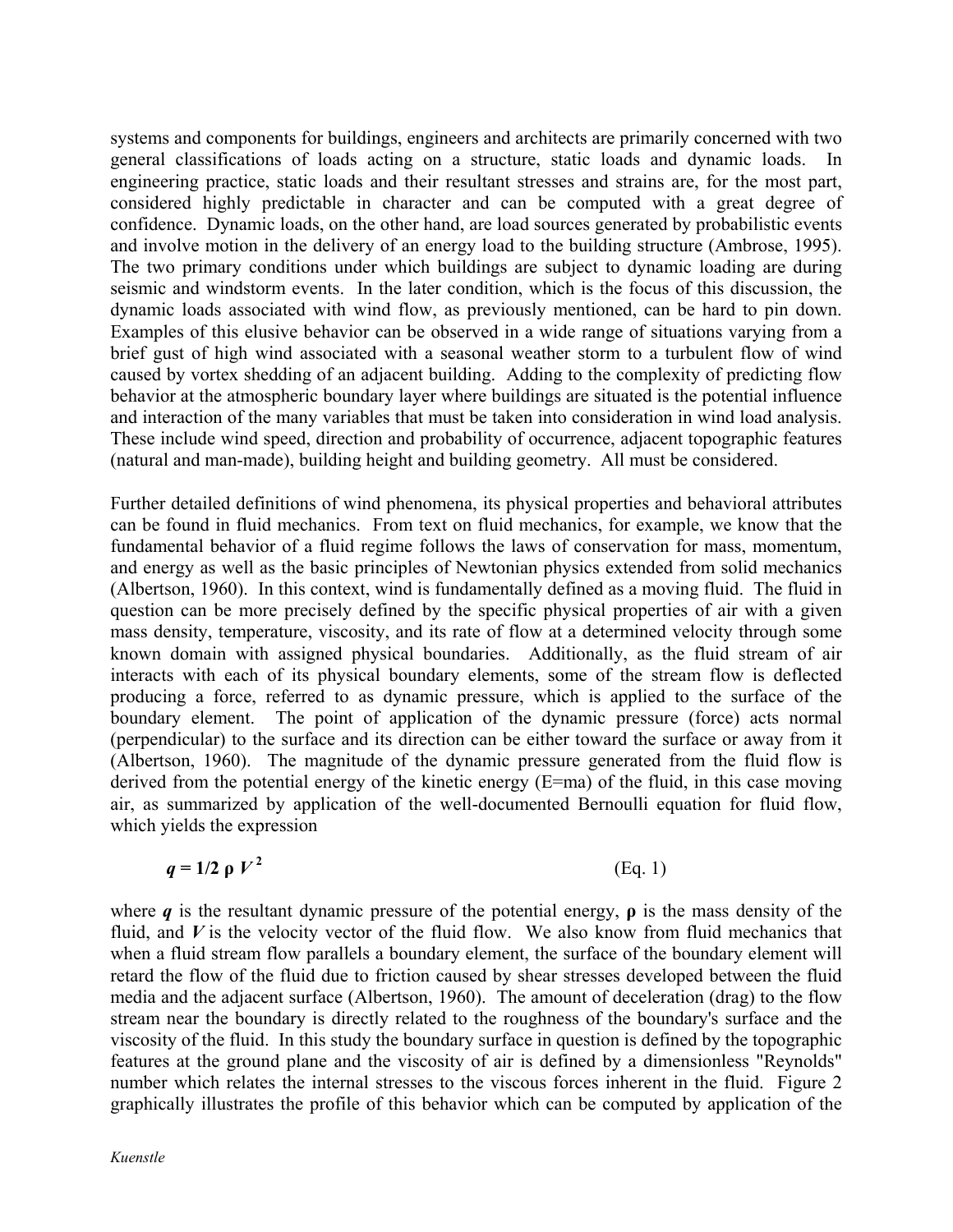power-law scheme as is commonly used in engineering practice for approximating specified atmospheric boundary layer conditions (Ward, 1999) summarized as

$$
V = V_{\text{ref}} \left( \mathbf{Z} / \mathbf{Z}_{\text{ref}} \right)^{1/a} \tag{Eq. 2}
$$

where  $V_{\text{ref}}$  is the reference velocity,  $Z_{\text{ref}}$  is the distance from the boundary corresponding to the reference velocity, **Z** is the distance from the boundary corresponding to velocity *V*, and  $\alpha$  is the power law exponent related to the roughness for a given exposure condition. The **α** exponents

used throughout this study are those found in the *ASCE 7-98*, which were adopted from A. G. Davenport's pioneering research involving wind flow behavior in the atmospheric boundary layer. The Davenport exponents are given for four different general exposure categories; A. large city centers, B. suburban residential areas, C. open terrain with scattered obstructions, and D. shorelines of inland waterways. The analytical method delineated in the *ASCE 7-98* uses exposure category C for hurricane prone regions.



Finally and perhaps the most important principle from fluid mechanics related to the study of any flow regime is the principle that links fluid pressure with velocity along 2D flow streams. Numerically expressed as a derivative of the Bernoulli equation, and likewise referred to as the Bernoulli effect, the principle fundamentally states that there is a very simple and direct relationship between the fluid pressure and velocity at one point and the fluid pressure and velocity measured at another point along a 2D stream flow - specifically that the pressure plus the kinetic energy of the fluid at the first point equals the pressure plus the kinetic energy of the fluid at the second point (Ward, 1998). In other words, due to the laws of conservation of energy, as the velocity increases or decreases along its flow path, its corresponding pressure will decrease or increase to create a form of fluid equilibrium. This relationship can be summarized by the following expression;

$$
P_1 + 1/2 \rho V_1^2 = P_2 + 1/2 \rho V_2^2
$$
 (Eq. 3)

and finds many applications in fluid dynamics. A significant attribute of CFD codes is their ability to extend these principles into a 3D domain in which the time averaged Navier-Stokes



Fig. 3. 3D Flow Simulation over a bluff body implementing a time averaged Navier-Stokes equation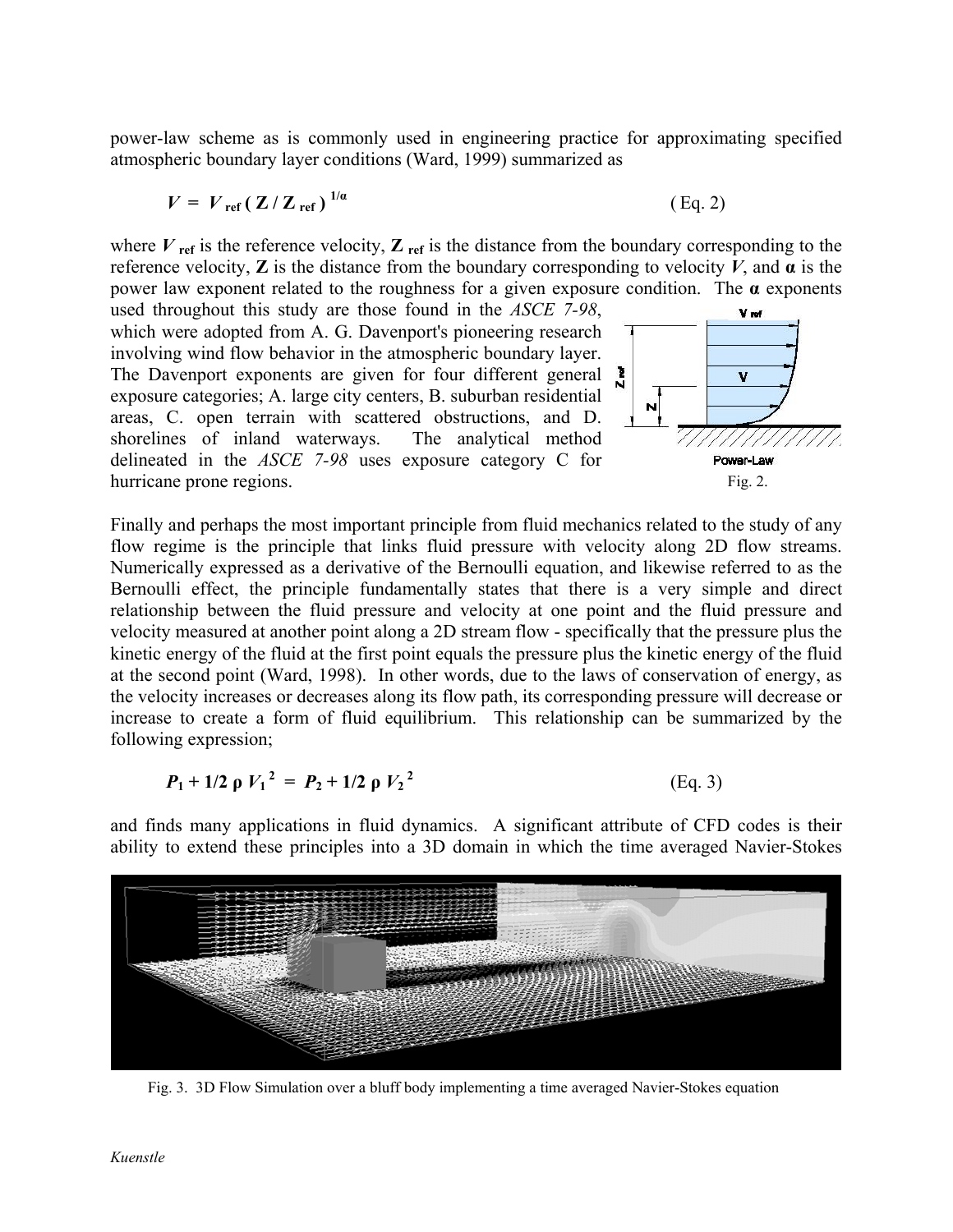equations can be solved using computer algorithms for flows over bluff bodies.

# **3. The Computational Fluid Dynamics Approach and Flow Visualization**

Wind engineering research is a diverse topic with much attention in modern fluid mechanics. It is traditionally conducted using a variety of established methods including numerical analysis, full-scale measurements, and wind tunnel experiments. Over the past few decades, however, the analysis of fluid motion and flow structure using CFD simulation modeling techniques have been developed and applied with considerable success in some areas within the discipline. Working with CFD simulations, one is able to construct a visual window onto the dynamic, viscous, and bifurcating world of fluid media interactions. The visual simulation of this phenomenon is developed and approximated through space and time based numerical solutions of conservation equations in terms of fluid velocity and pressure for flows within a specified fluid flow regime. Some notable example applications can be found throughout the automotive and aerospace design industries were CFD technology is already fully integrated into design, testing, and manufacturing processes. More recently, important work with CFD has emerged in other fields such as biomedical and environmental research as well as marine related design work. With the rapid development of commercially available CFD codes in combination with access to more powerful computers, CFD applications are beginning to surface as a new virtual design tool in the building design disciplines and their related material science industries as the trend in design moves increasingly toward simulation rather than physical model experiments.



Fig. 4. Flow Visualization Techniques



 *A) Shadowgraph Experiment from 1975 B) Computer Generated CFD Flow Visualization* 

In wind research on bluff bodies (which includes most building geometries), the application of CFD technology involves three primary elements: pre-processing, calculations, and postprocessing (output for visualization). In brief, pre-processing includes some CAD model building and mesh generation techniques, a review of wind speed data, boundary and exposure conditions, and the determination of the physical and numerical properties for the flow regime. Among these components, mesh generation for the discretization of the flow domain is an important feature of the CFD process because it has a direct effect on both the speed and accuracy of the numerical solution. The mesh essentially divides the domain into a discrete number of cells or control volumes for which the partial differential equations can be solved by application of a numerical algorithm in an iterative process.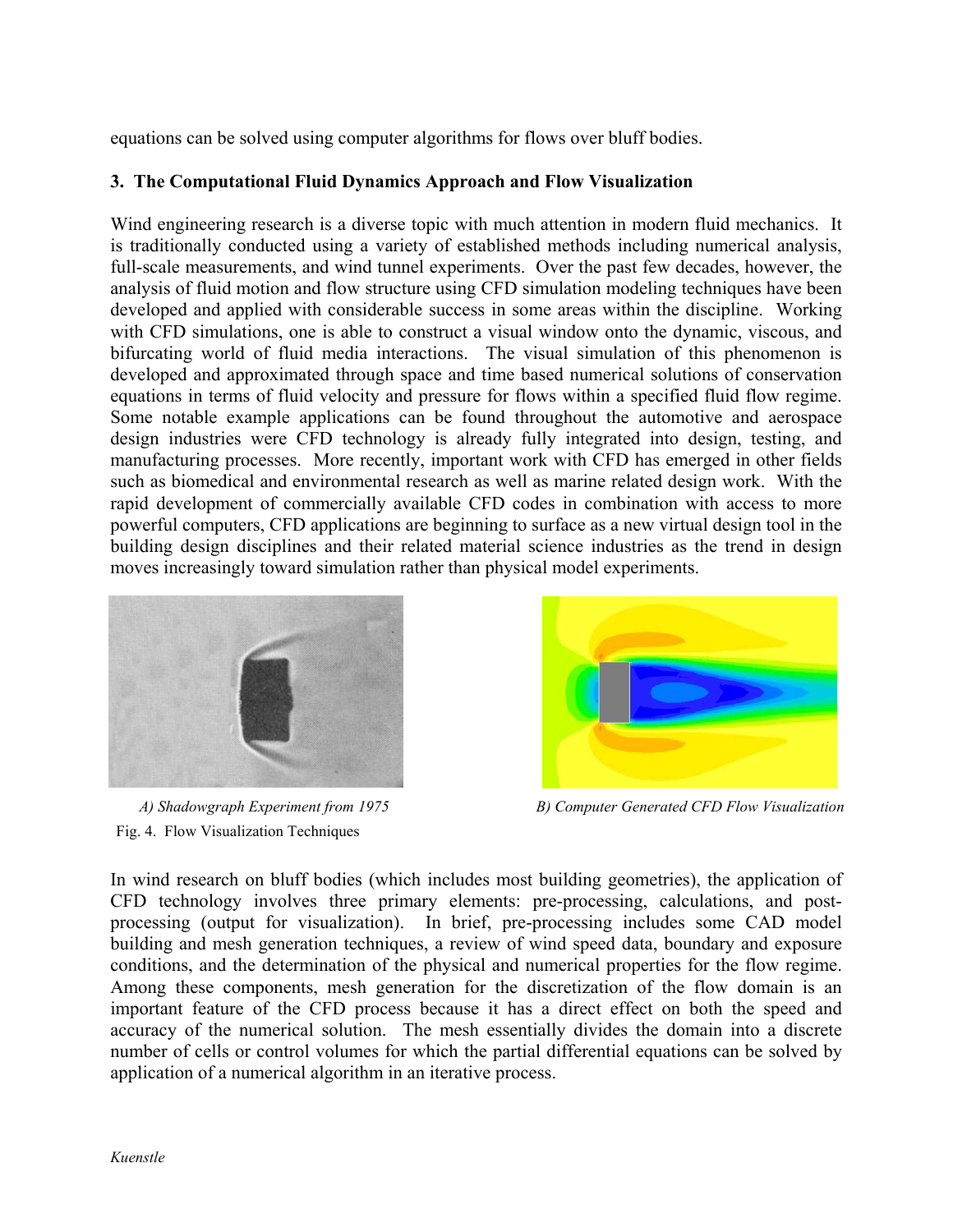

Fig. 5. Diagram of Governing Equations for a Fluid Flow, Fluid elements or control volumes from Verstee and Malalasekera, 1995

Concerning the calculations, the fidelity of the CFD solution for turbulent flows is dictated by turbulence modeling, especially when it comes to flows around buildings and other structures due to the complex features of the flow behavior (Kim 1999) as alluded to previously. Among the many turbulence models in existence, the "standard" k-ε turbulence model (Launder 1974) developed almost three decades ago is the most widely used and validated (Versteeg, 1995). While *ad-hoc* modifications to the "standard" k-ε model continue to be developed for special applications, the accepted use of the "standard" k-ε model is nearly universal within the CFD community. While a full description of the numerical model is far beyond the scope of this paper, it can be readily accessed in the referenced literature along with other examples of converged and stable solutions for schematically similar problems.

The final element of the CFD process involves the translation of the numerical data into graphic representations for flow visualization. The output data can take the form of 2D and 3D vector, surface, and contour plots, streamlines, and animations: some examples of which are included with this paper.

## **4. Case Study Project**

The parameters of interest for the case study project include developing trial studies for the integration of 3-dimensional computational methods for simulating wind flow phenomena and building structure interaction. The dynamic forces acting on building structures due to wind loading must be determined for the appropriate design of the structure's main wind-force resisting system and components and cladding. The study presented with this paper documents a CFD application for a simulated "3-second gust" hurricane force wind flow over a low rectangular building measuring 12m x 6m x 5m and located in a coastal region of south Florida. The case study project models the wind flow behavior and pressure distribution over the building structure when situated in three varying conditions within a









*Scheme 3*  Fig. 6. Building Schemes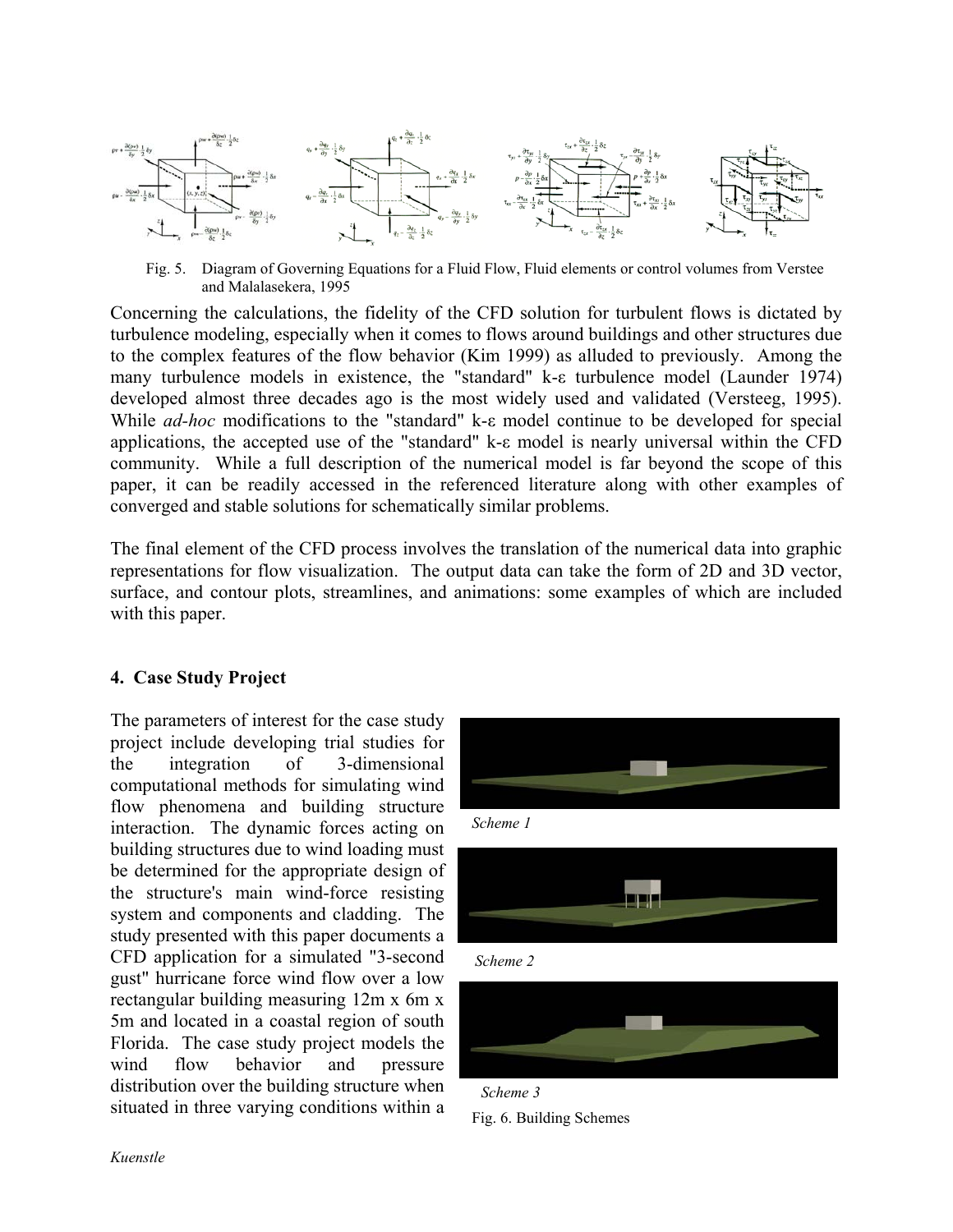



single terrain exposure category. The simulations include three-dimensional modeling of the building type constructed (1) on-grade in a flat coastal area, (2) above grade with the building elevated 5m on structural columns, and (3) on-grade downwind of a 5m high escarpment. A basic premise of the study was the assumption that building structures located in hurricane prone regions are vulnerable to both storm surge and high winds and that common strategies to mitigate storm surge, i.e. raising the building to higher elevations as in scheme 2 and 3, subject the building structure to higher wind loads.

As an example CFD study for the schematic development of the parameters for the computational domain, the "Shah and Ferziger" solution for a fully developed turbulent flow over a wall mounted cube (Ferziger, 1999) was





reviewed as a starting point and advanced with a previous study (Kuenstle 2001). The final domain parameters and placement of the building structure within the domain were determined after several trial study applications with the CFD solver. In an attempt to generate a more economical study, the overall domain parameters for the three schemes were kept constant. The building models and mesh generation were developed in Form-Z using a structured mesh, and then exported as stereo lithography (.stl) files for integration into the flow domain. The simulations are each single-phase flow, implementing the "standard" k-ε turbulence model, and are converged after 10,000 iterations. The attributes of the boundary conditions for the buildings were determined within the Phoenics software using a "solid with smooth wall friction" function. The number of cells for the three schemes varies between 280,000 and 290,000. To determine the inlet velocity, a "3-second gust wind speed" of 63 m/s (140 mph) was selected from the "Basic Wind Speed" map, figure 6-1b of *ASCE 7-98* which corresponds with the southeast Atlantic coastal region of Florida. A wind velocity profile was determined using the power-law scheme (Eq. 2), with the **α** exponent 9.5 for category C as specified in the *ASCE 7-98*, then input into the software to study the development of the flow and it's behavior with the domain boundary prior to incorporating the building into the simulation model. A fully developed wind velocity profile was achieved as demonstrated above (Fig. 8).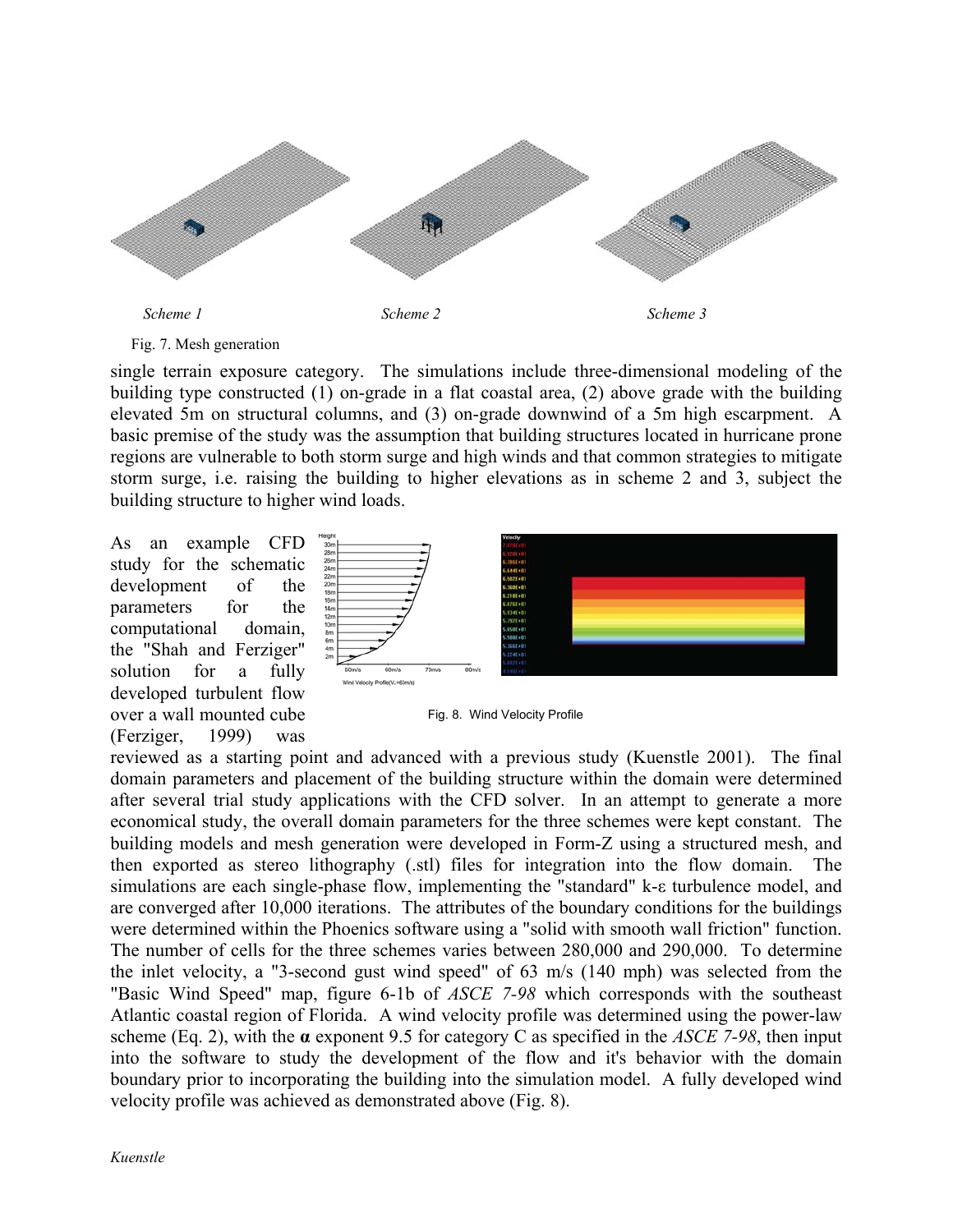## **5. Observations**

The primary sensitive issue that emerged from the trial results relating flow development, domain geometry, and mesh size to convergence of the governing equations involved a fine tuning of the placement of the building structure relative to the velocity inlet and outlet. Full development of the velocity profile was required windward of the building and could only be determined through preliminary testing. Some documented guidance by Versteeg and Malalasekera was relied upon for location of the outlet, "as the velocity profile downstream of an object can greatly affect the accuracy of the numerical results" (Versteeg, 1995). Additionally, as the original premise for the study is based on the concept of a "gust wind," it was determined that the flow had to envelope the entire structure (Ward, 1998).

The CFD software computed pressure values and their distribution over the building structure for the three schemes are illustrated in (fig. 9). The highest positive pressures (inward forces) occur on the windward face with negative pressure (outward forces) occurring on the side, roof and leeward surfaces. The greater negative pressure generated at the leading edge of the side and roof surfaces (and the underside surface of scheme 2) demonstrate the expected behavior that is consistent with well documented results of physical model data and wind tunnel testing.

A comparative study of the pressure values for both the positive and negative forces acting on the building structure confirms the initial assumption that raising the building to higher elevations subjects the building structure to higher wind loads. The



*Scheme 1* 



*Scheme 2* 



*Scheme 3* 

Fig. 9. Pressure Distribution

maximum wind loads are experienced with scheme 3 where the building is subjected to increased wind flow over the escarpment.

For verification of the simulation results the *ASCE 7-98* (Eq. 5) provides standard formulas and tabled coefficients relating to height, exposure, terrain, and building geometry for calculating design velocity pressures. In each of the calculations below the dynamic velocity pressure is derived from the kinetic energy of moving wind, as discussed previously, and is converted into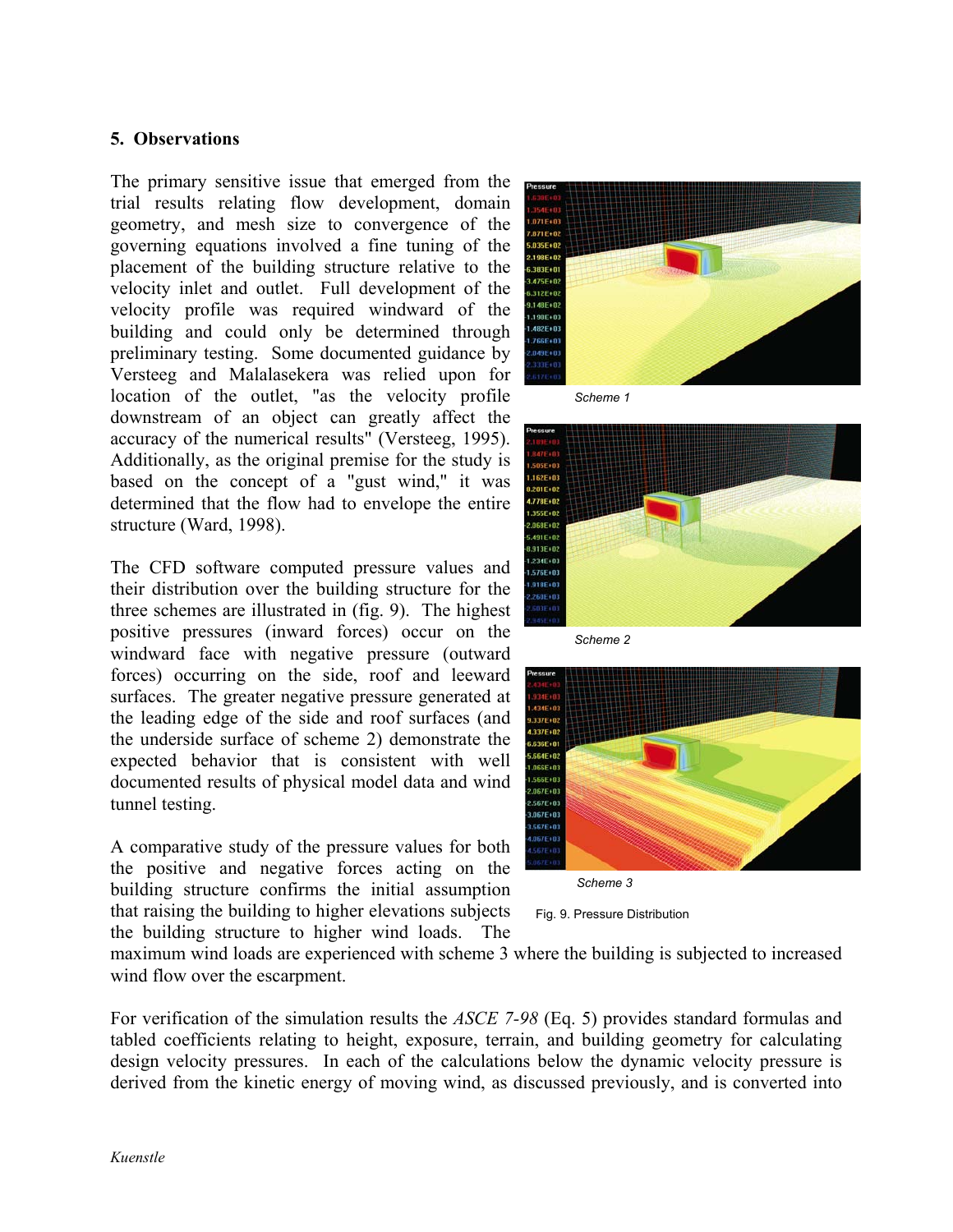an equivalent static load derived from the Bernoulli equation (Eq. 1) and Newton's law of a mechanical force (F=ma) yielding the following expression

$$
q = .613 V^2
$$
 (N/m<sup>2</sup>)  $q = .00256 V^2$  (lb/ft<sup>2</sup>) (Eq. 4)

where (Eq.1) is modified to compensate for the units which relate the mass density of air (1.22) kg/m<sup>3</sup> at  $15^{\circ}$ C or .07651 lb/ft<sup>3</sup> at  $59^{\circ}$ F) to force (N/m<sup>2</sup> or lb/ft<sup>2</sup>) by mean's of Newton's second law for which acceleration is  $g = 980.7$  cm/sec<sup>2</sup> (32.2 ft/sec<sup>2</sup>), (ASCE 7-98). For calculating the design pressure on the windward surface the *ASCE 7-98* provides the following expression

$$
\mathbf{p} = \mathbf{q} \mathbf{G} \mathbf{C_p} \qquad \text{ASCE } 7-98 \tag{Eq. 5}
$$

where **p** is the design pressure, *q* is the equivalent static load coefficient (Eq. 4) modified by the building height and terrain factors and the wind velocity, **G** is a tabled gust factor and  $C_p$  is an external pressure coefficient. Application of the *ASCE 7-98* method for the windward surface of scheme 1 yields the following:

$$
q = .613 (.865) (63 m/s)2 = 2104.5 N/m2 (43.95 lb/ft2), then
$$
  
 $p = 2104.5 (.85) (.8) = 1431.1 N/m2 (29.8 lb/ft2)$ 

For scheme 2:

$$
q = .613 (1.0) (63 \text{ m/s})^2 = 2432.9 \text{ N/m}^2 (50.8 \text{ lb/ft}^2)
$$
, then  
 $p = 2432.9 (.85) (.8) = 1654 \text{ N/m}^2 (34.5 \text{ lb/ft}^2)$ 

For scheme 3, which incorporates a topographic factor for the wind flow over an escarpment:

$$
q = .613 (.865) (2.25) (63 \text{ m/s})^2 = 4735.2 \text{ N/m}^2 (98.8 \text{ lb/ft}^2)
$$
, then  
 $p = 4735.2 (.85) (.8) = 3219.9 \text{ N/m}^2 (67.2 \text{ lb/ft}^2)$ 

The CFD pressure results for the windward surface, scheme 1, indicate a maximum pressure of 1638 N/m<sup>2</sup> (34.2 lb/ft<sup>2</sup>) with an averaged reading over 216 cells of 1365 N/m<sup>2</sup> (28.5 lb/ft<sup>2</sup>) which for the trial study is consistent with the *ASCE* 7-98 calculated design pressure of 1431.1 N/m<sup>2</sup>  $(29.8 \text{ lb/ft}^2)$ .

The CFD pressure results for the windward surface, scheme 2, indicate a maximum pressure of 2189 N/m<sup>2</sup> (45.7 lb/ft<sup>2</sup>) with an averaged reading over 216 cells of 1459 N/m<sup>2</sup> (30.4 lb/ft<sup>2</sup>) which is also in close agreement with the *ASCE* 7-98 calculated design pressure of 1654 N/m<sup>2</sup> (34.5)  $lb/ft^2$ ).

The CFD pressure results for the windward surface, scheme 3, indicate a maximum pressure of 2434 N/m<sup>2</sup> (50.8 lb/ft<sup>2</sup>) with an averaged reading over 216 cells of 2028 N/m<sup>2</sup> (42.3 lb/ft<sup>2</sup>) which is significantly less (almost 25 lb/ft<sup>2</sup>) than the *ASCE* 7-98 calculated design pressure of 3219.9

#### *Kuenstle*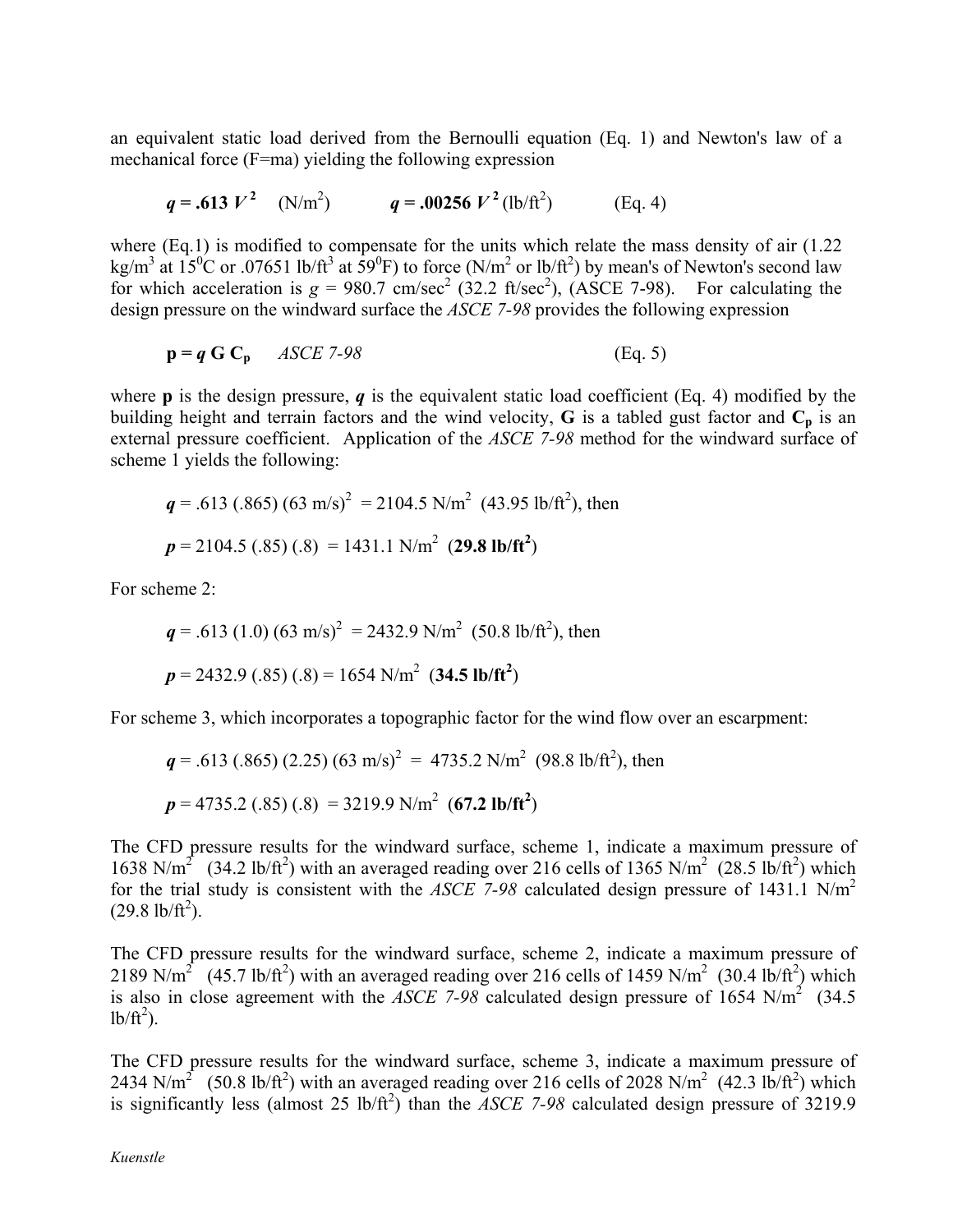$N/m<sup>2</sup>$  (67.2 lb/ft<sup>2</sup>). While the simulation model shows an increase in the wind load, which is consistent with the expected behavior for the wind speed-up effect over the escarpment, the discrepancy in the pressure values warrants further investigation for a fine-tuning of the model and a closer inspection of the ASCE 7-98 data and method.

Similar calculations for the above can be made for both the leeward and sidewalls as well as for the roof (not demonstrated here).

## **6. Conclusion**

The initial trial studies developed with the project demonstrate that the CFD models were able to establish a clear relationship between the simulated wind phenomena and its interaction with the building structure. While the immediate potential of CFD modeling for use in wind engineering continues to exist primarily in its extraordinary graphic capabilities for visualizing complex flow phenomena, the current study suggest that as research and validation of CFD applications in building design continue to be developed and critically reviewed, the simulation model can provide engineers and architects with an important virtual tool to assist in the mitigation of wind damage to buildings.

#### **Acknowledgements**

This developing research project has been made possible, in part, by a grant from the FRSA Educational and Research Foundation, Inc. and the encouragement of the architecture faculty at the University of Florida. Dr. Gary Chen provided technical assistance for the initial CFD modeling and numerical solutions. Todd Whitehead and Ji-Youn Han provided assistance with the computer modeling as part of a special studies course taught at the University of Florida Graduate School of Architecture.

#### **References**

- Albertson, Maurice L., James R. Barton and Daryl B. Simons. *Fluid Mechanics for Engineers*. Englewood Cliffs, NJ: Prentice Hall, 1960.
- Ambrose, James and Dimitry Vergun. *Simplified Building Design For Wind and Earthquake Forces*. New York, NY: John Wiley & Sons, Inc. 1995.
- American Society of Civil Engineers (ASCE). *ASCE 7-98, Minimum Design Loads for Buildings and Other Structures*. Reston, VA: 2000.
- Ferziger, Joel H. and Milovan Peric. *Computational Methods for Fluid Dynamics*. Berlin, Germany: Springer-Verlag, 1999.
- Kim, Sung-Eun and Ferit Boysan. "Application of CFD to Environmental Flows," *The Journal of Wind Engineering and Industrial Aerodynamics*, 81 (1999): 145-158.